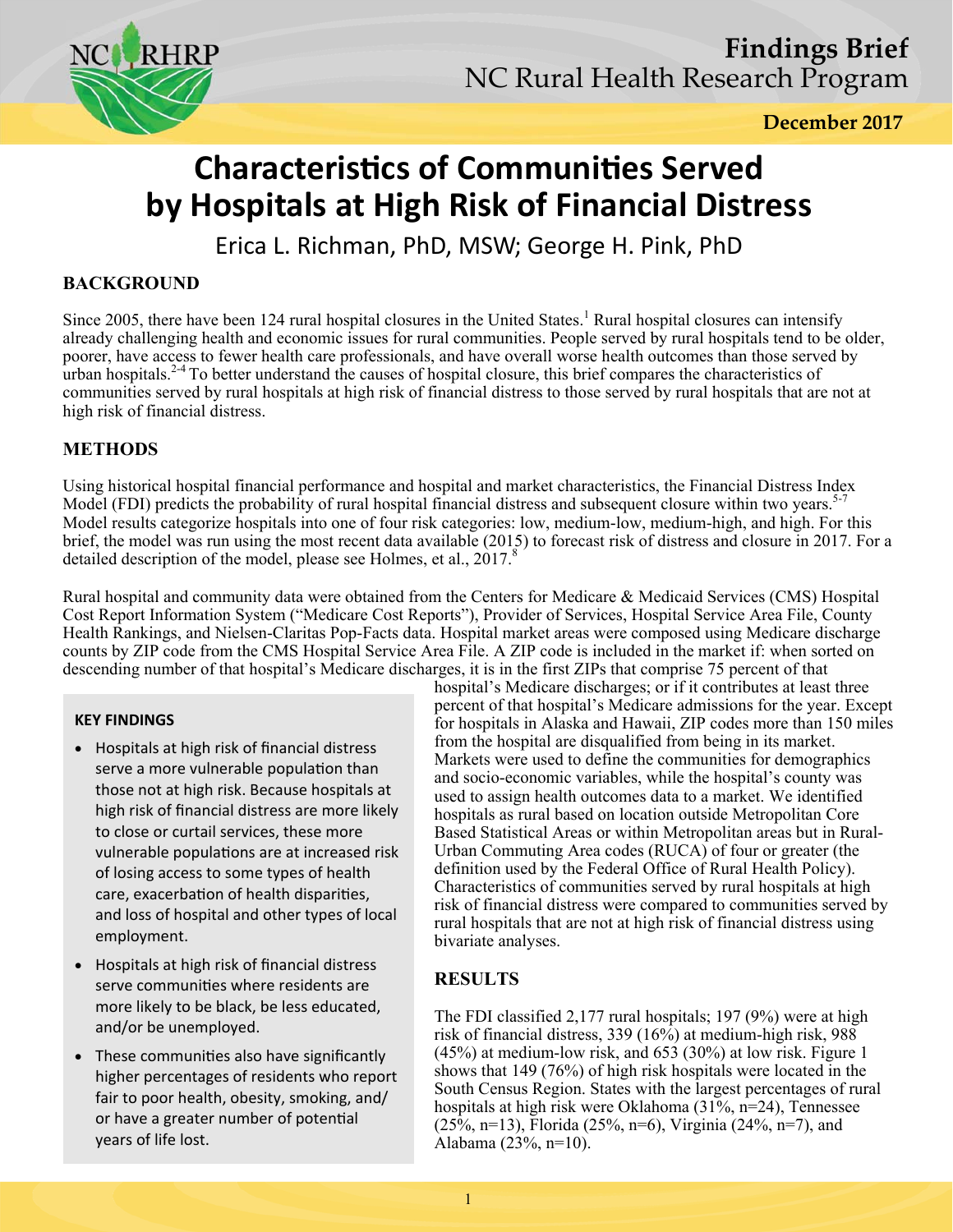#### Figure 1: Geographic Distribution of Rural Hospitals at High Risk of Financial Distress, 2017



(Number inside state borders is the number of rural hospitals at high risk of financial distress)

for Health Services Research, University of North Carolina at Chapel Hill, September 2017 http://www.shepscenter.unc.edu/programs-projects/rural-health/

#### *Demographics*

Figure 2 and Table 1 show a racial disparity among communities served by hospitals at high-risk of financial distress compared to those served by hospitals not at high risk. Communities served by rural hospitals at high risk of financial distress had a significantly higher percentage of non-Hispanic black residents (16% vs 7%), while those served by rural hospitals not at high risk had a higher percentage of non-Hispanic white residents (84% vs 75%).



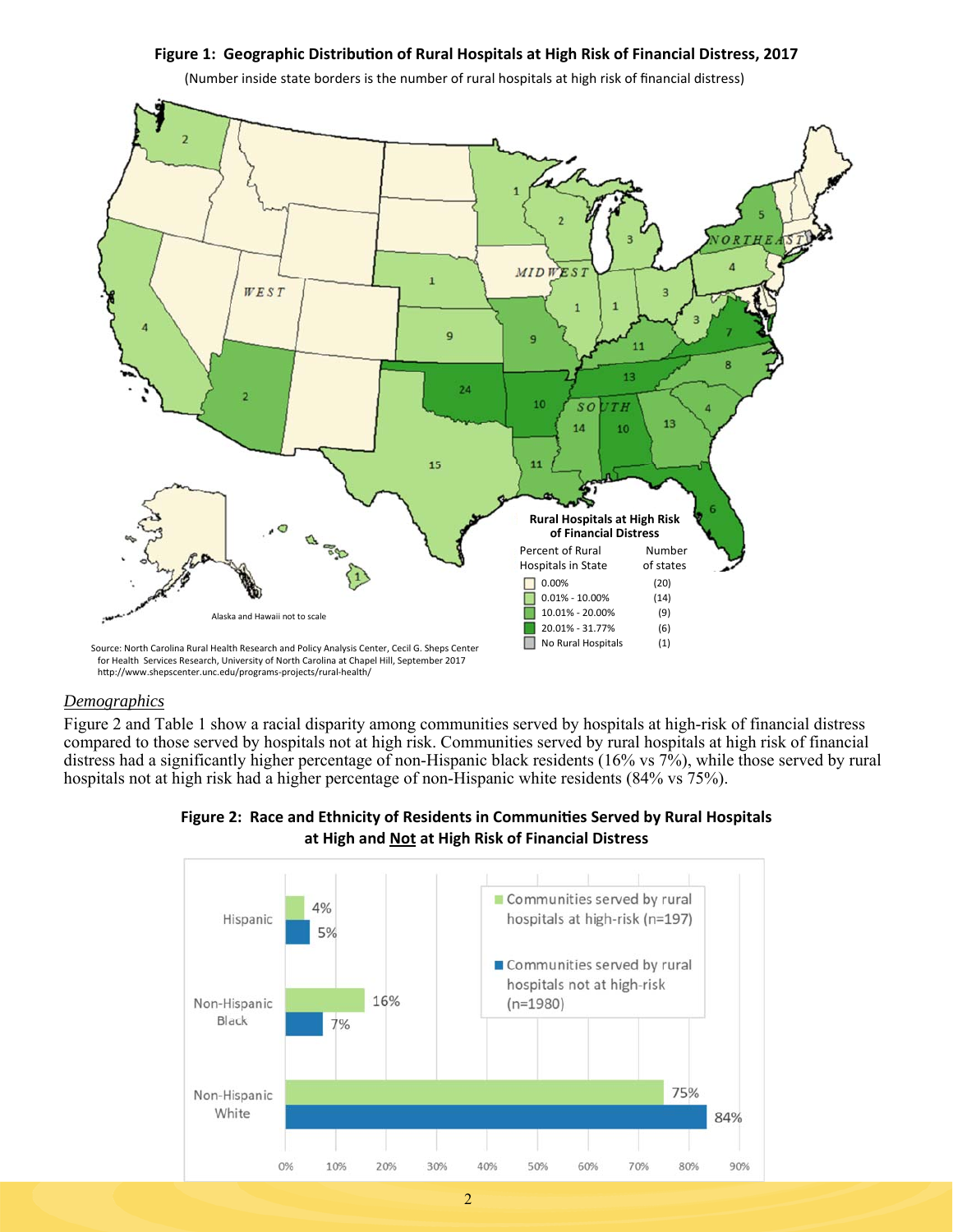#### *Socio-economics*

Communities served by rural hospitals at high risk of financial distress had a significantly higher percentage of residents who did not graduate high school and who were unemployed (see Table 1).

#### *Health Status*

Communities served by rural hospitals at high risk of financial distress had a significantly higher percentage of residents who reported having fair to poor health, who were obese, who smoked, and who had increased potential years of life lost (premature mortality) in communities served by hospitals at high risk of financial distress.

#### Table 1: Characteristics of Communities Served by Rural Hospitals at High and Not High Risk of Financial Distress

|                                                                    | <b>Communities Served by Rural Hospitals</b> |       |                                                  |       |         |
|--------------------------------------------------------------------|----------------------------------------------|-------|--------------------------------------------------|-------|---------|
|                                                                    | At High Risk of<br><b>Financial Distress</b> |       | Not at High Risk of<br><b>Financial Distress</b> |       | p-value |
|                                                                    | Mean(n)                                      | sd    | Mean(n)                                          | sd    |         |
| <b>DEMOGRAPHICS<sup>a</sup></b>                                    |                                              |       |                                                  |       |         |
| Percent non-Hispanic black                                         | 16%                                          | 20%   | 7%                                               | 12%   | < 0.000 |
| Percent Hispanic                                                   | 4%                                           | 7%    | 5%                                               | 8%    | 0.079   |
| Percent non-Hispanic white                                         | 75%                                          | 19%   | 84%                                              | 15%   | < 0.000 |
| Percent over age 65                                                | 18%                                          | 4%    | 18%                                              | 4%    | 0.067   |
| Percent female                                                     | 50%                                          | 2%    | 50%                                              | 2%    | 0.222   |
| <b>SOCIO-ECONOMICS</b>                                             |                                              |       |                                                  |       |         |
| Percent graduated high school <sup>a</sup>                         | 80%                                          | 6%    | 84%                                              | 6%    | < 0.000 |
| Percent unemployed <sup>a</sup>                                    | 11%                                          | 4%    | 9%                                               | 4%    | < 0.000 |
| <b>HEALTH STATUS</b> <sup>b</sup>                                  |                                              |       |                                                  |       |         |
| Percent in fair/poor health                                        | 21%                                          | 5%    | 17%                                              | 5%    | < 0.000 |
| Percent inadequate social-emotional support                        | 13%                                          | 5%    | 15%                                              | 7%    | < 0.000 |
| Percent obese                                                      | 34%                                          | 4%    | 31%                                              | 4%    | < 0.000 |
| Percent smokers                                                    | 21%                                          | 4%    | 18%                                              | 3%    | < 0.000 |
| Years of potential life lost <sup>c</sup> (per 100,000 population) | 9,901                                        | 2,333 | 8,033                                            | 2,114 | < 0.000 |

<sup>a</sup> Data from Pop-Facts Databases for ZIP Codes for 2015; Nielsen-Claritas, Inc. 2015.

 $\rm{^{b}}$  Data from County Health Rankings: University of Wisconsin Population Health Institute. County Health Rankings 2015.<br><sup>c</sup> YPLL is a measure of premature mortality. It represents the years of life lost due to a resi

## **CONCLUSION**

Communities served by rural hospitals at high risk of financial distress (and most vulnerable to closure) are significantly more likely than other rural residents to face risk factors that contribute to poor health outcomes. If a hospital at high risk of financial distress ultimately closes, residents of that community could face loss of access or reduced access to some types of health care; exacerbated health disparities among people who already have or are at increased risk of having a poorer health status; and loss of hospital employment (in addition to multiplier effects, such as loss of local tax base, ability to support local schools, etc.).  $9-11$  For these reasons, it is important for rural health advocates and policy makers to monitor rural hospitals at high risk of financial distress.